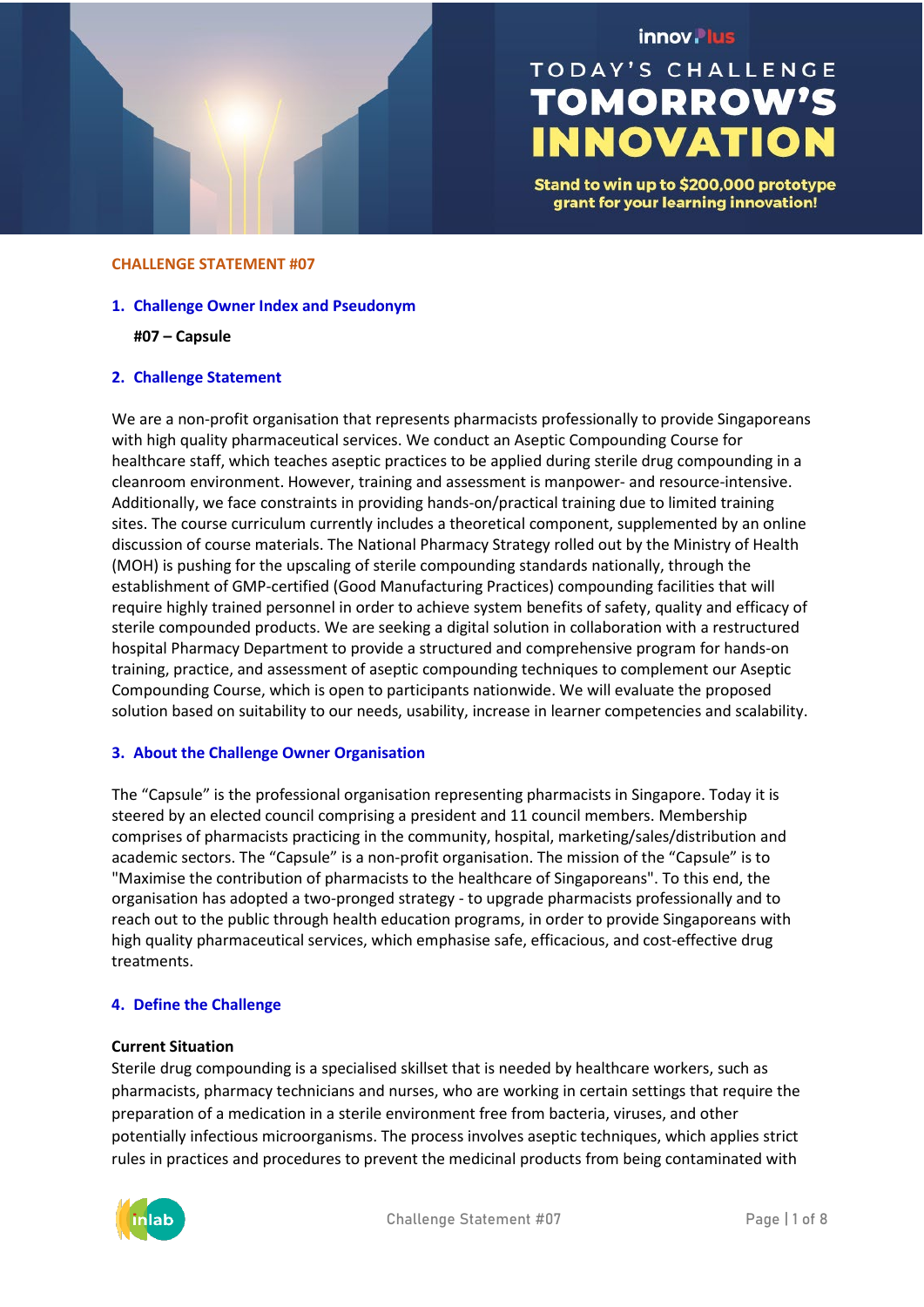pathogens, in order to minimise the risk of infections. Examples of sterile compounded drugs include medications that are administered through intravenous (IV) injections or infusions, or directly on/into the eyes.

The training process involves both theory and practical (hands-on) components, and it takes 3 to 6 months for each healthcare staff to complete the vigorous training program successfully and to be able to work independently. The theoretical aspects of the training program comprise of providing a holistic overview of working in a cleanroom environment, the types of potential contaminants and contaminations, what are the critical zones and surfaces of the medicinal product and environment, decontamination techniques, etc. The practical/hands-on aspects, on the other hand, involve the learners practicing proper handwashing techniques and how to put on personal protective equipment (PPE), including sterile gowns, gloves, headgear, and footgear; as well as practicing how to handle actual syringes, needles, ampoules and vials in a safe manner, yet without contaminating the items/products (**Figure 1**). A quick demonstration of the sterile compounding process involving aseptic techniques is available at[: https://youtu.be/B-g\\_5WLffMM.](https://youtu.be/B-g_5WLffMM)



**Figure 1.** Training and revalidation requirements for sterile compounding. Adopted from Ministry of Health Singapore<sup>1</sup>.

<span id="page-1-0"></span><sup>1</sup> Pharmaceutical Standards Working Committee. Guidelines for the Conduct of Sterile Pharmaceutical Services in Healthcare Institutions. Singapore: Ministry of Health; 2016. Available at: [https://www.moh.gov.sg/docs/librariesprovider4/guidelines/guidelines-for-conduct-of-sterile-pharma](https://www.moh.gov.sg/docs/librariesprovider4/guidelines/guidelines-for-conduct-of-sterile-pharma-services-in-institutions.pdf)[services-in-institutions.pdf.](https://www.moh.gov.sg/docs/librariesprovider4/guidelines/guidelines-for-conduct-of-sterile-pharma-services-in-institutions.pdf) Accessed 14 Feb 2022.

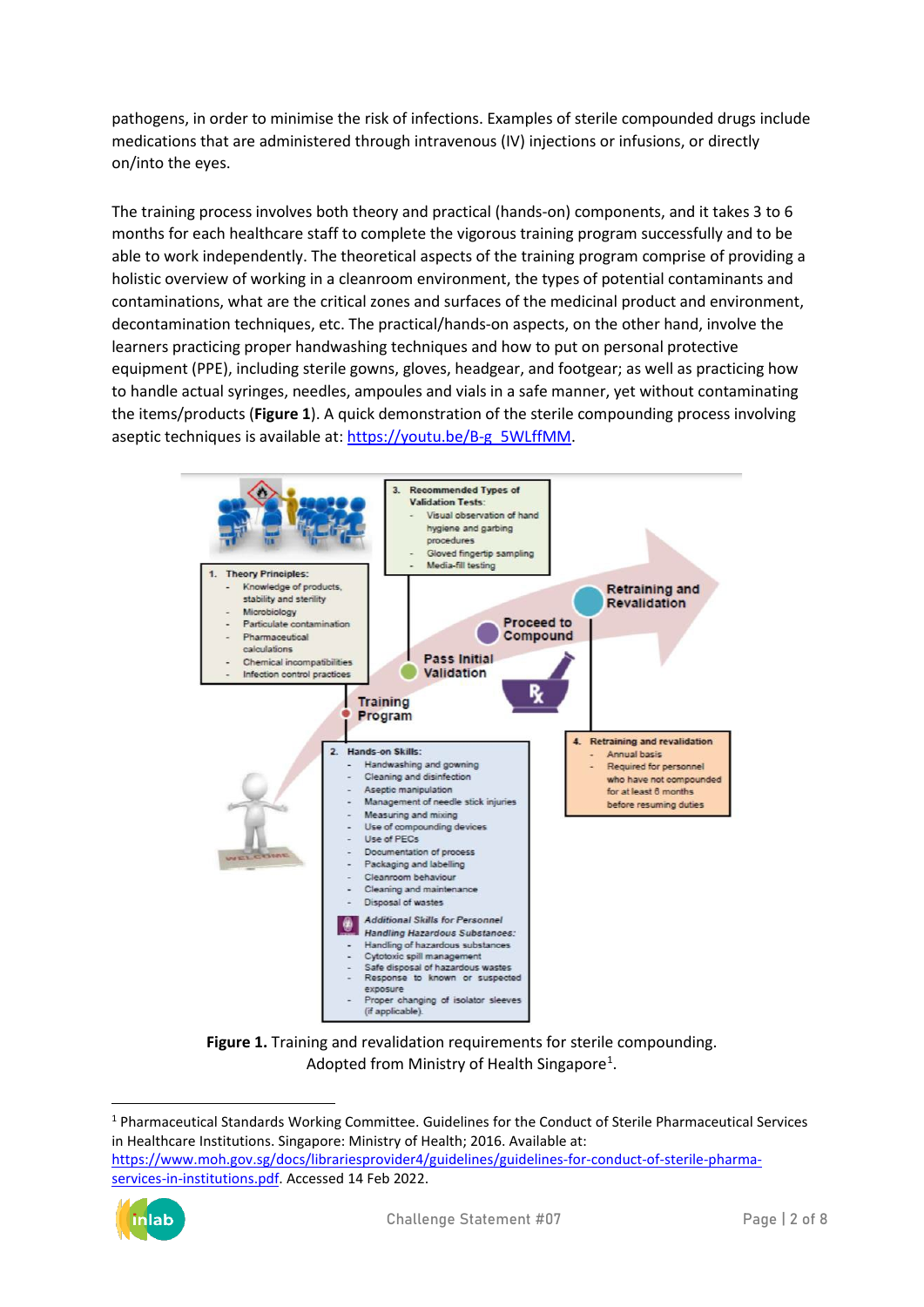Besides the cost of consumables for each trainee and session, there is also a need to cater for trainer manpower and the use of facilities/equipment for these exercises. All these training will culminate into a validation exercise and/or assessment in the hospital setting where the healthcare staff will simulate the preparation technique of different medicinal products using microbial growth media, which are then subjected to microbial testing [\(https://youtu.be/fND5I\\_A7wNM\)](https://youtu.be/fND5I_A7wNM) to ascertain if the simulated products have remained uncontaminated in the course of the aseptic manipulation.

The training of the hands-on/practical components has always been left to the learner's institution to conduct in their own labs during operational hours, which impacted manpower, time and service delivery, and disrupted workflows. This process also led to variations in training practices among the different hospital institutions. Learners are often taught historical practices without understanding the rationale or principles behind the practices. Hence, there is a need to create a standardised hands-on training program that will allow learning and practice outside of physical facilities.

# **Past & Current Solutioning Efforts**

The "Capsule" has been conducting an Aseptic Compounding Course for pharmacists and pharmacy technicians to cater towards national competency standards. This course is run yearly. Various hospital institutions send their healthcare staff working in the area of aseptic compounding to this course which comprises of online learning, which must be completed within 2 months of enrolment, followed by an online facilitated discussion to address participant questions. The e-learning content is split into 16 online lessons on theoretical aspect of aseptic compounding delivered by means of lectures, video demonstrations and interactive exercises (Table 1). Learners have the opportunity to learn at their own time and pace.

The Aseptic Compounding Course, however, has not been able to deliver hands-on training due to the lack of cleanroom facilities and trainer manpower. Hands-on practice for basic skills (e.g. gowning technique and basic aseptic technique) would typically take 2 to 3 hours per day for up to a week under the observation of a trainer. Thereafter the learner needs to be qualified by undergoing an aseptic technique validation, after which the learner will be qualified to learn the skills to compound the various types of products under the supervision of experienced staff. It may take between 3 to 6 months before a learner can compound independently.

| <b>Aseptic Compounding Course</b><br><b>Information</b> | <b>Details</b>                                                                                                                                                                                                                                                                                                      |
|---------------------------------------------------------|---------------------------------------------------------------------------------------------------------------------------------------------------------------------------------------------------------------------------------------------------------------------------------------------------------------------|
| <b>Target Audience</b>                                  | Personnel working in aseptic compounding areas (pharmacists, pharmacy<br>technicians, nurses)                                                                                                                                                                                                                       |
| <b>Topics Covered</b>                                   | Engineering controls for sterile compounding<br>Personnel sampling metrics<br>٠<br>Viable facility sampling metrics<br>$\bullet$<br>Sanitisation of pharmacy-controlled environments<br>Aseptic technique and related work practices<br>Requirements and best practices for hazardous drug compounding<br>$\bullet$ |
| <b>Content Mode</b>                                     | 16 online lessons<br>E-lectures<br>Video demonstrations<br>Interactive exercises                                                                                                                                                                                                                                    |

## **Table 1.** Summary of Aseptic Compounding Course

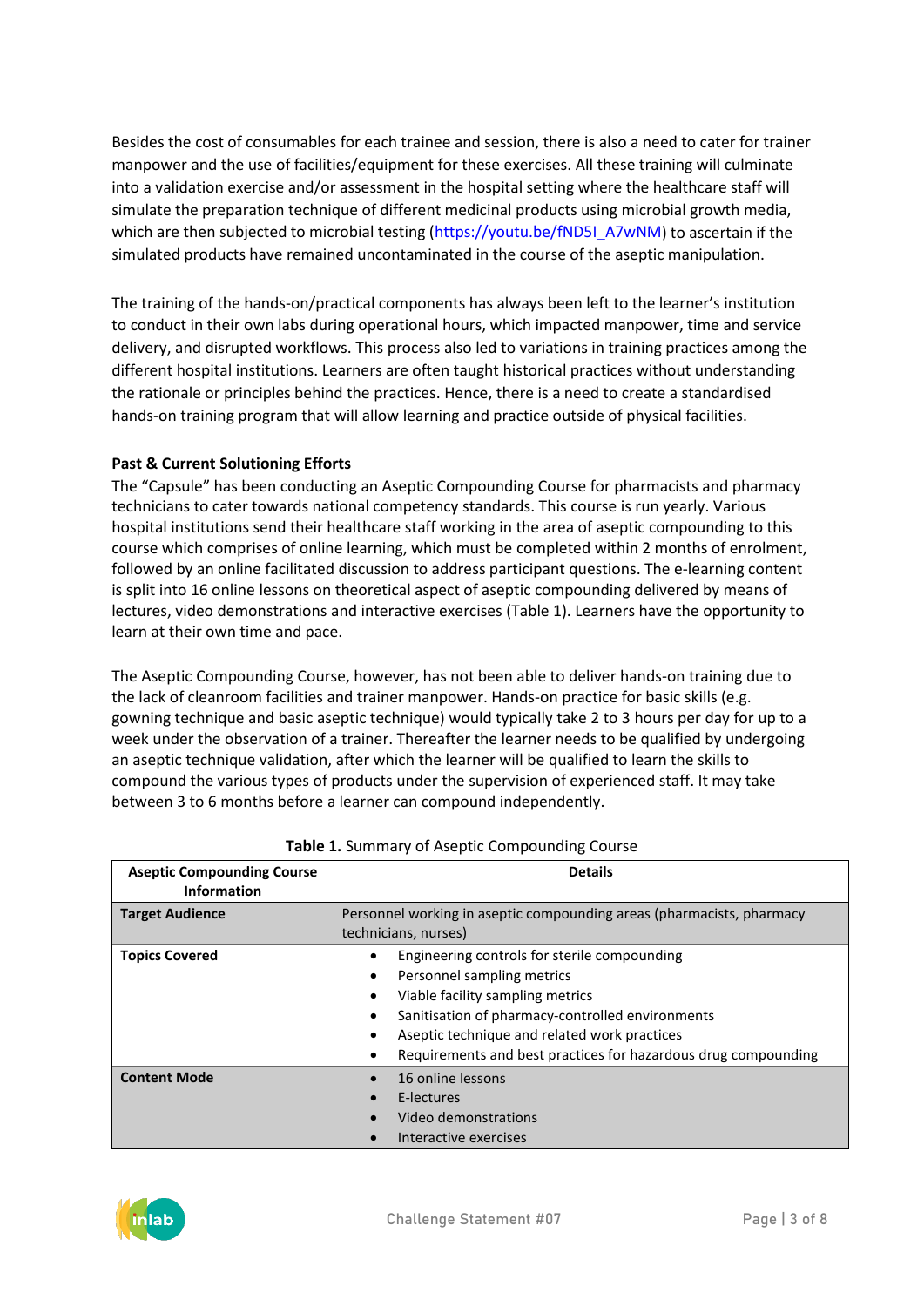# **Challenge / Gap / Unrealised Potential**

It has always been a challenge to train and qualify staff in the practical aspects of aseptic compounding as it is a niche area of practice with limited number of experienced trainers and limited facility (cleanrooms and laminar flow cabinets) for training. Aseptic compounding is an essential service as it provides preparations that are not available commercially to patients for whom there is no commercially available options.

In addition, as part of the Ministry of Health's (MOH) healthcare transformation strategy towards a "smart nation", a National Pharmacy Strategy (NPS) has been developed<sup>[2](#page-3-0)</sup>. Within the NPS, a national initiative in relation to centralising sterile drug compounding and distribution has been envisioned to enhance the safety, quality and resilience of the public healthcare sector at a system level with respect to sterile drug compounded products (**Figure 2**).



**Figure 2.** MOH's vision to centralise sterile drug compounding and distribution in Singapore. Adopted from the National Pharmacy Strategy<sup>2</sup>.

Hence, there is a critical need to produce highly trained healthcare personnel in this area in order to provide system benefits of safety, quality and efficacy of sterile drug compounded products. We aim to provide an authentic learning environment and the experience of aseptic compounding through this solution so that learners will be operationally ready without being limited by the lack of resources and/or trainers.

The practical aspects of aseptic compounding training currently conducted by skilled trainers that can be ported over to the simulated learning space are:

- i. Basic aseptic skills instruction and practice, in preparation for real-live aseptic technique validation in the cleanroom using microbial growth media; and
- ii. Upscaling basic aseptic skills through training on compounding technique of specific products (e.g. eye-drops, infusers, cassettes etc).

[https://www.moh.gov.sg/hpp/pharmacists/national-pharmacy-strategy.](https://www.moh.gov.sg/hpp/pharmacists/national-pharmacy-strategy) Accessed 14 Feb 2022.



<span id="page-3-0"></span><sup>&</sup>lt;sup>2</sup> Ministry of Health. National Pharmacy Strategy. Available at: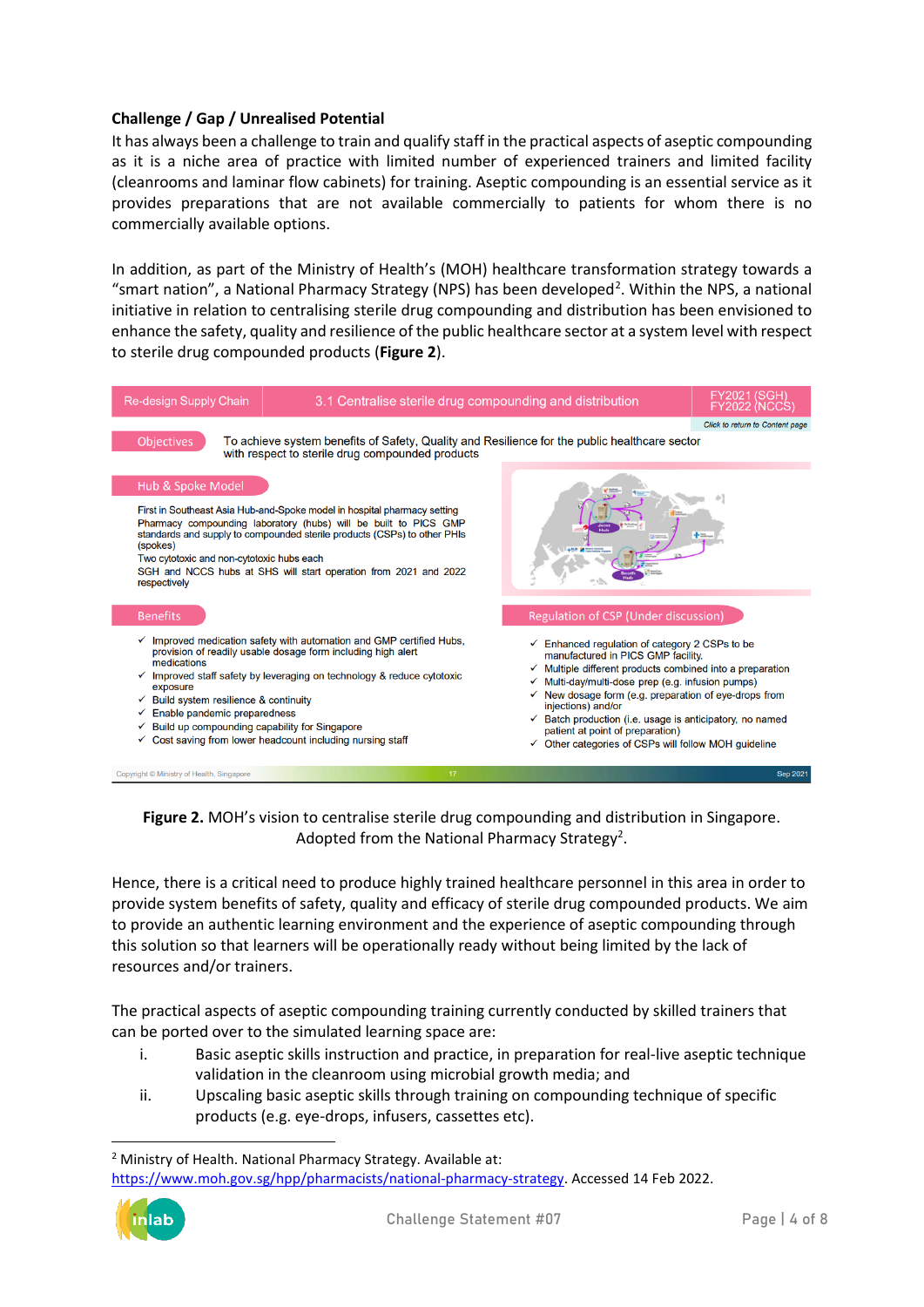We intend to collaborate with a restructured hospital's Pharmacy Department to co-develop a potential digital solution in a simulated environment that will provide a structured and comprehensive program for hands-on training, practice, and assessment of aseptic techniques to complement our Aseptic Compounding Course. The intended digital solution will be used first to train a batch of healthcare staff (i.e. pharmacists, pharmacy technicians) from the hospital. Once successful, this digital solution will be rolled out as part the Aseptic Compounding Course to train other healthcare personnel nationally.

# **5. Targeted Learners / Users**

The digital solution is for healthcare staff/trainees/students in acute and community hospital settings who are working in the areas of sterile drug compounding requiring aseptic techniques and/or require such knowledge and skills. These include:

- *Trainers and/or Assessors*  They will use the digital solution to provide training and assess the learners. These include personnel who will train-the-trainer for the digital solution.
- *Learners*  These include healthcare staff (e.g. pharmacists, pharmacy technicians, nurses, etc), trainees (e.g. pre-registration pharmacists), students who are undergoing attachments (e.g. pharmacy students undergoing attachment rotations), and students in tertiary institutions as part of their curriculum (e.g. pharmacy and pharmaceutical sciences).
- *Administrators*  They will administer the training program and set up and/or perform simple troubleshooting for the digital solution.

Primary target number:

Participants of the Aseptic Compounding Course as well as trainees in this restructured hospital's Pharmacy: ~ 30 per year

Secondary target number (these users will not be involved in the pilot study in this challenge):

- Potential users include students and trainees from the Pharmacy and Pharmaceutical Science Specialisations in universities and polytechnics, as well as Nursing trainees in this restructured hospital and other hospital institutions: ~300 per year

# **6. Solution Partner and Deliverables**

We are looking for a Digital Solution Partner who has the technical knowledge and technology experience to build a personalised and adaptable learning solution in order to develop and implement a standardised sterile compounding and aseptic technique training program for a multihospital system with feedback for improvement. The partner must be familiar with the current and upcoming technologies that are able to provide a digital solution/innovation that will allow hands-on simulation environments and tools for training and assessment of knowledge and practical skillsets in compounding and aseptic techniques of medicinal products in a hospital laboratory setting. The solution should also provide an interface for educators/trainers to observe, review, assess and provide real-time feedback to learners. Furthermore, the partner must be experienced with techniques and technologies to be able to harness the training/learner data to provide real-time analysis of individual and group trends, as well as provide time-based predictions of learners' knowledge, skillsets, and competencies.

# **7. Expectations of Solution**

The requirements for the digital solution are as follows:

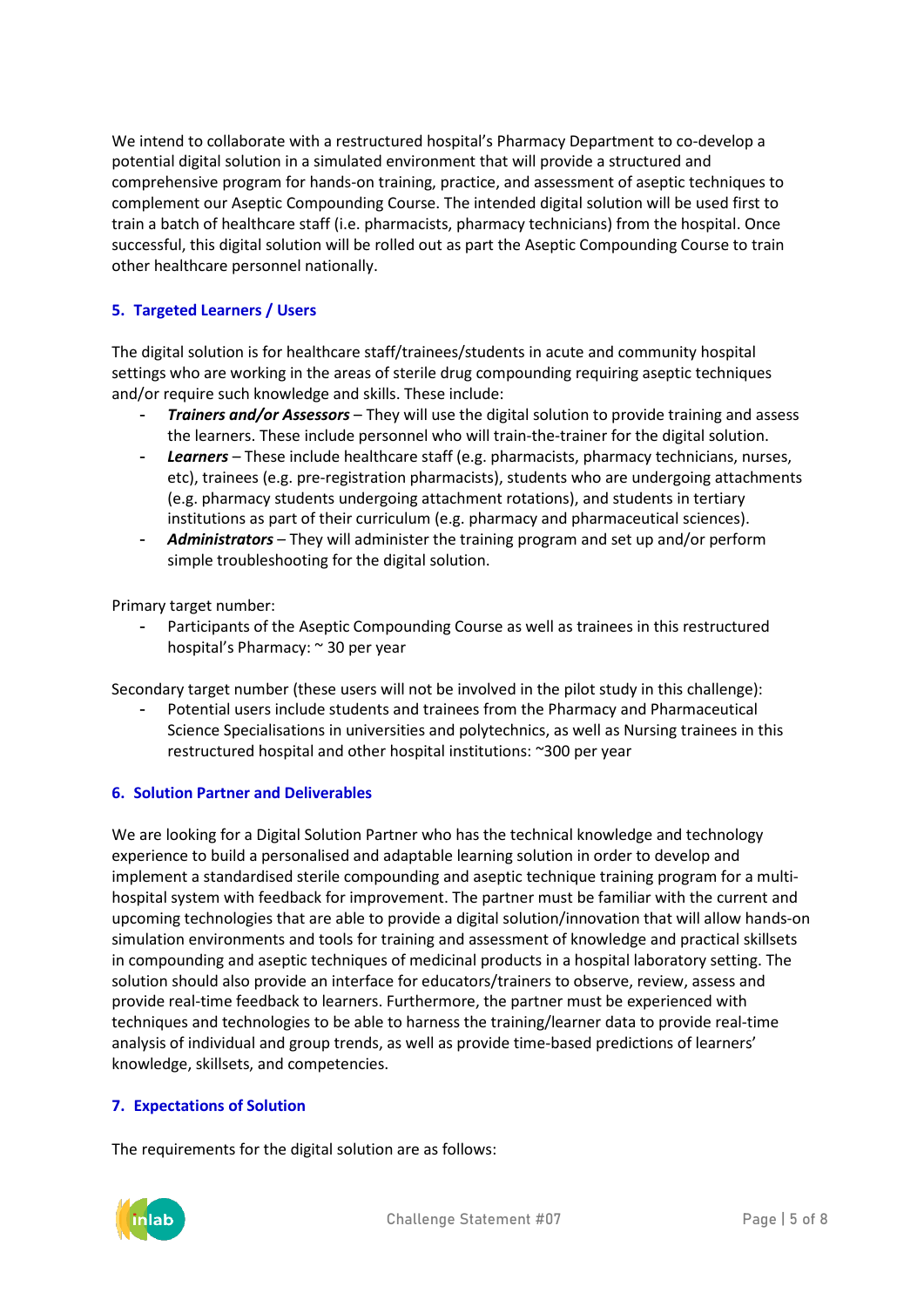- An automated teaching/training and assessment solution that allows learners to learn in a close-to-real-life environment without the need (or reduces the need) for human trainers.
- The solution should be able to be implemented online so that it can be accessible by learners at the workplace (hands-on components) and on-the-go (theories/concepts), as well as by multiple learners at the same time.
- Simulated environment must be equivalent to a real-life representation of a GMP-certified lab environment.
- Allow for both individual and group learning with the ability for learning interactions, so that learners can work together to identify potential patient safety issues, such as focusing on unsafe medication practices and errors, and selecting preventive strategies to reduce medication errors.
- Enable speech/dialogue management capabilities to allow learners to communicate effectively in the simulated environment, combined with recording and archiving capabilities for trainers to assess, identify trends and conduct feedback.
- Create an automated review and grading process of learner tasks and scenarios in an unbiased and comprehensive manner. The digital solution should be designed with the ability to record the learner's action and how the tasks are executed, as well as track the learner's progress and improvement with time.
- Provide real-time analysis and feedback that is personalised to the learner's approach to completing the tasks/scenarios.
- Create a user analytics-based interface that allows educators/trainers and administrators to keep track of both learner and system performance. The interface must be able to show data trends on learner performance with time and predict the competency levels of the learner based on past performance in both assessment and non-assessment scenarios.
- All data by and within the digital solution must abide by PDPA.
- Can be further adapted and expanded to allow educators/trainers to create and develop other content/scenarios in other healthcare fields/domains that is intuitive and responsive to learners' needs.
- Must be integrated and work seamlessly with IT systems within public healthcare sector (e.g. Wifi, intranet/VPN, internet. institutional IT security policies).
- Solution Partner must sign an NDA with the challenge owner and collaborator.
- All public dissemination and/or commercial use of the digital solution must acknowledge all parties involved (including challenge owner and collaborator).

# **8. Measures of Success**

# **Selection criteria:**

- Experience of Solution Provider in developing automated simulation teaching/training and assessment programs for hands-on/practical training components
- Product showcase and/or portfolio of digital environments to ensure that it fits our target audience(s) – note that actual product environment should be shown (not a poster/static portfolio)
- Quality of digital learning innovations done by Solution Provider
- Experience of Solution Provider with the IT systems in public healthcare sector
- Ability for potential digital solution to be integrated and work seamlessly with IT systems in public healthcare sector (including IT security policies)

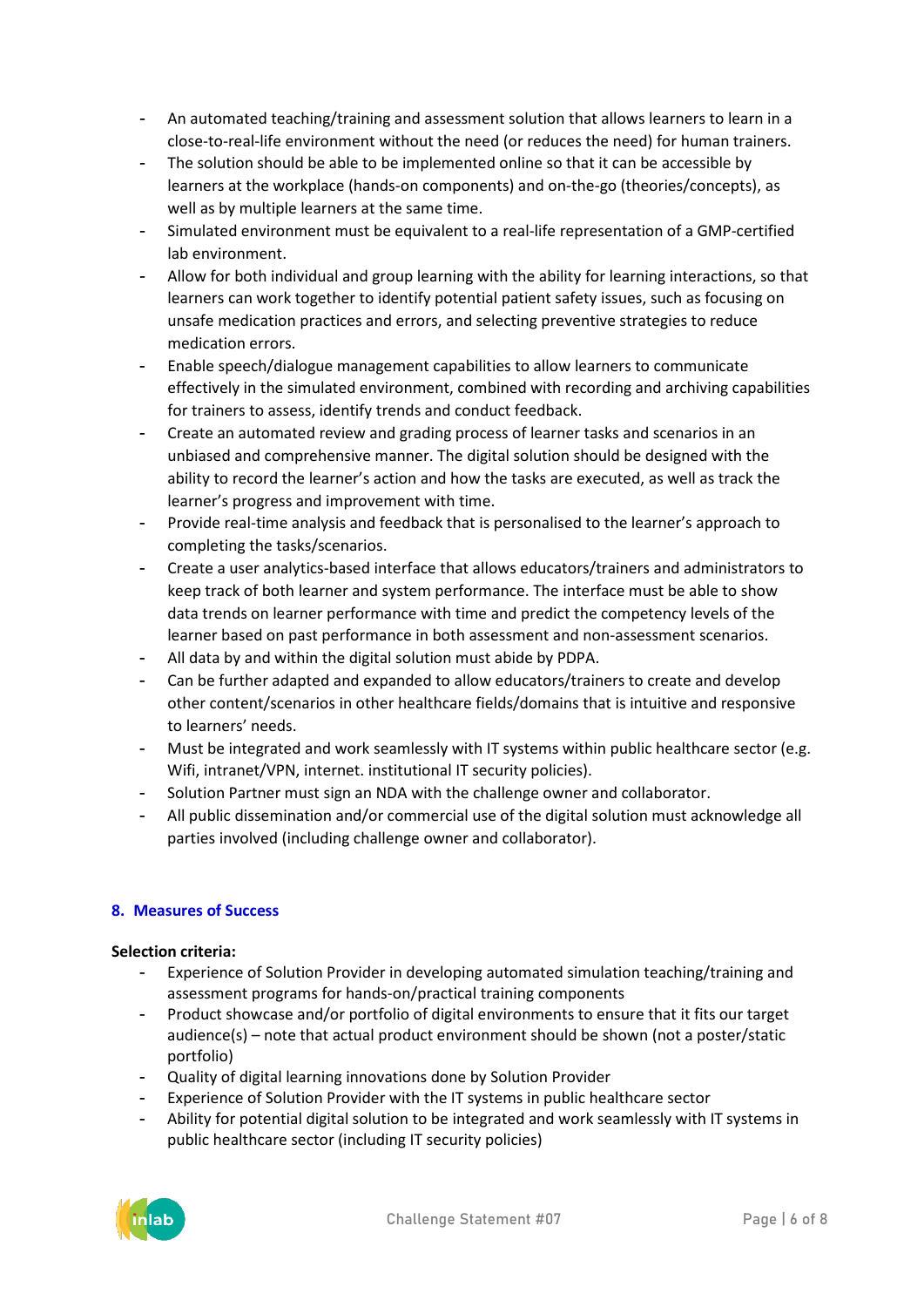- Comprehensiveness and adaptability of digital solution to cater towards trainers', administrators' and learners' needs
- Adaptability of learning content/scenarios beyond prototype
- Comprehensiveness of digital solution to provide grading, feedback and data analytics
- Potential for speech/dialogue management capabilities
- Quality of storyboard for a certain aspect of the sterile compounding process involving aseptic techniques, as shown at: [https://youtu.be/B-g\\_5WLffMM](https://youtu.be/B-g_5WLffMM) (viewed from the perspective of the learner/user)

## **Evaluation criteria:**

- Development of a digital learning solution that is learner-centric and user-friendly to both trainers and trainees
- Capability of digital solution to provide responsive feedback for learner improvement, which is both personalised to the learner and contextualised based on the learner's nature of work and their workplace
- Quality of digital solution and simulated environments/scenarios
- Ability for the simulated environment, tasks and scenarios to be adapted for various purposes (e.g. repeatable for learners to practice; items and environment can be updated with new products/devices/scenarios; and adaptable for assessment purposes and other domains)
- Digital access to learners with no constraints of time, space and resources (i.e. learners are able to learn at their own time and pace without being limited by the availability of trainers), but also in a fixed standardised environment for assessment purposes
- Ability to integrate seamlessly with the IT/digital ecosystem in the public healthcare sector as learners may be accessing this solution from work devices
- Optimisation of resources with minimal disruption to the current workflow of trainers
- Reduction in training costs (i.e. time, manpower and resources) in the mid- to long-term, with more learners being able to go through the training at their own time and pace without negatively impacting trainers' time and efforts
- An effective training strategy using the educational pedagogies set out in this project to maintain a standard level of best practices and operational standards with regards to aseptic compounding
- Interest in the solution by other companies/organisations (e.g. public and private sector organisations who are interested in adopting the solution for staff training in aseptic compounding)

## **Evaluation methods:**

- Usability survey and trainer/learner feedback (quantitative and qualitative)
- Cost assessment and comparison between current teaching method and the proposed solution

## **Expected observable outcomes:**

We envision better trainer and learner satisfaction with more interactive, engaging and collaborative learning that will enhance the training/learning experiences of stakeholders. These include:

- A solution that is able to provide standardised training of best practices and operational standards with regards to aseptic compounding
- Positive feedback from trainers and learners regarding their training program
- Less time pressure for trainers and learners
- Less confusion for learners as content is standardised (no trainer-to-trainer variability)

## **Expected measurable impacts and learning outcomes:**

- Up to 25% reduction in trainer time
- Improvement in learners' knowledge and skills (based on assessment rubrics)